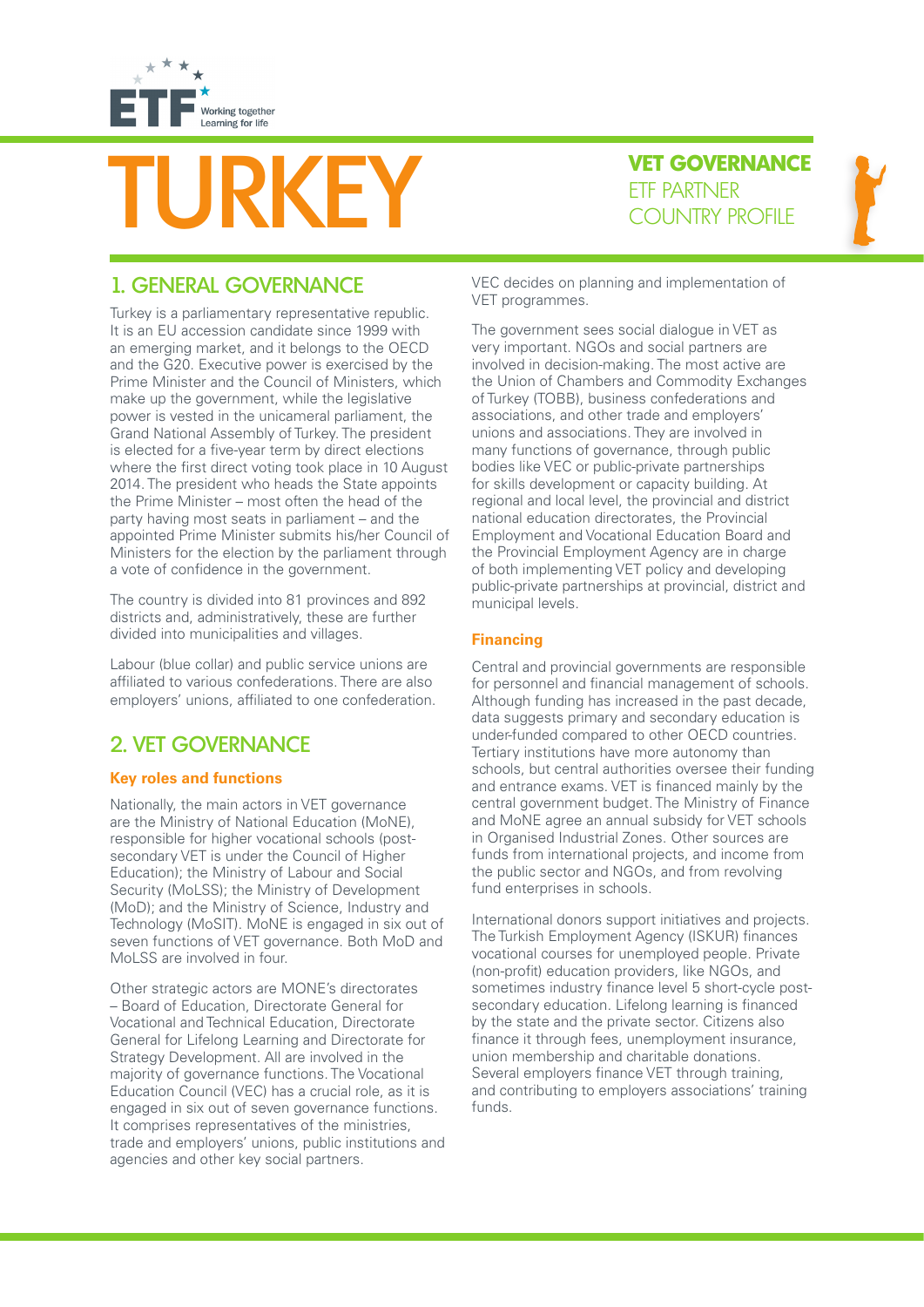

#### **Coordination mechanisms for VET policy making**

Legislative or normative-orientated mechanisms exist in the framework of targets and roadmaps for VET and lifelong learning in the government's Vision 2023, the Tenth Development Plan 2014– 18 and the Medium-term Plan 2013–15. This framework includes the Vocational and Technical Education Strategy and Action Plan 2014–18 by MoD, MoLSS, and NGOs representing business. It focuses on improving the VET and training system through flexibility, transparency, innovation and involvement from stakeholders, so it supports economic and social development, linking individuals' needs to labour market needs. The strategy emphasises access to VET by improving capacity and enhancing employment outcomes for graduates with vocational guidance and a stronger qualifications system. It also focuses on efficient management and quality assurance, and better financing systems for schools and institutions. Implementation is the responsibility of MoNE's Directorate General for Vocational and Technical Education.

The National Lifelong Learning Strategy 2014–18 complements the national strategic framework. It aims to get more adults into lifelong learning by building awareness, increasing provision and access, developing guidance and counselling, and developing systems for monitoring and evaluation, and recognising prior learning.

The 2010 Action Plan for Strengthening Links between Education (TVET) and Employment focuses on qualifications, curricula based on occupational standards, guidance and counselling, and accrediting VET institutions. It also aims to strengthen the links between public and private stakeholders. All parties were involved in designing the action plan, coordinated by MoLSS with support from the Vocational Qualifications Authority (VQA). The Basic and Vocational Skills Development Programme 2014–18 aims to build skills like ICT, languages, communication and job searching, and strengthen links between education and business. The 2012 law lets Organised Industrial Zones set up private VET upper secondary schools, while a programme designed by MoLSS with help from agencies, social partners and communities aimed to close the gap between skills supply and demand. With a new regulation in March 2016, apart from Organised Industrial Zones, the private sector had the right to set up private VET upper secondary schools where available. They are called generally 'thematic VET schools'.

The National Education Quality Framework was accepted in 2015. It was developed due to the need of updated information for students,

teachers, schools, districts, provinces, and the entire country to increase the quality of education. The framework includes 14 basic evaluation and monitoring areas and 80 subdomains.

Turkey has developed and approved the Turkish Qualifications Framework in line with the European Qualifications Framework. The Cabinet Decision approved the Regulations on the Procedures and Principles for the Implementation of the Turkish Qualifications Framework (TQF) in 2015.

Institutionalised policy advice-orientated mechanisms include central and local government bodies, boards and councils, which have a decision-making role in VET policy centrally and locally. The Directorate General for Vocational and Technical Education in MoNE manages VET schools and students' education. It is responsible for education and training programmes, materials and equipment. It also develops, implements and coordinates VET strategies and policies. The National Council for Education is MoNE's most significant consultative and decision-making body, developing the education system and monitoring quality. The Board of Education advises MoNE, developing educational vision, carrying out research and preparing educational plans, curricula and educational materials.

The Directorate for Strategy Development coordinates the evolution of education strategies and policies, and their targets and goals. The Directorate for Guidance and Inspection is an inspection unit, while the Directorate General for Innovation and Education Technologies and the Directorate General for European Union and Foreign Relations coordinate engagement in international assessment studies. The Vocational Education Council (VEC) includes representatives of ministries, trade and employers' unions, public institutions and agencies and other social partners, and decides on planning and implementation of vocational and technical education programmes. The VQA is responsible for linking qualifications with professional standards, while the National Council for Teacher Training coordinates the Council of Higher Education and MoNE. Provincial Employment and Vocational Education Boards deal with issues around local unemployment and labour market needs through social dialogue. They include representatives from public authorities, workers', employers', and trade organisations, industry chambers and other local organisations. ISKUR identifies labour market and skills needs for particular social groups.

Public-private structure-orientated mechanisms aim to narrow the gap between labour market needs and skills. MoNE has collaborated with business confederations and associations for private sector training. ISKUR funds vocational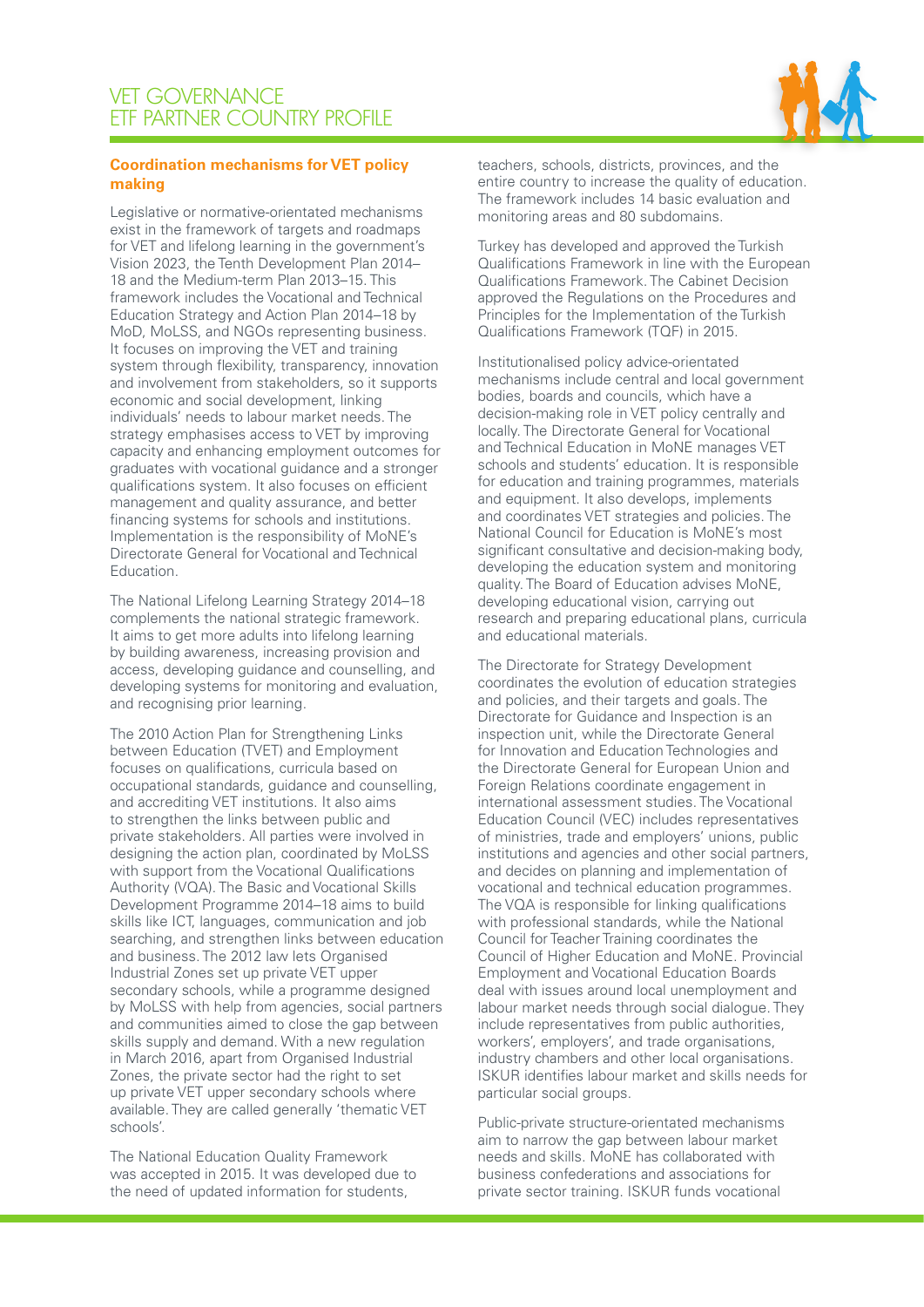# TI IRKFY

courses for the unemployed in VET schools and the Directorate General for VET has signed protocols with private sector stakeholders to foster them. In 2014, research aimed to improve private sector TVET partnerships with other stakeholders, while MoNE, MoSIT and the Technological Research Council of Turkey worked with Techno Enterprise Capital Support to boost managers' and teachers' awareness of entrepreneurship. The Specialised Vocational Training Centres Projects (UMEM) is a partnership between ISKUR, MoNE, TOBB and the TOBB University of Economics and Technology to provide vocational training in VET high schools, and internships in TOBB businesses. The National Vocational Qualification System has been developed to support this, and training providers are chosen on quality and performance criteria, rather than on cost alone.

Knowledge creation-orientated mechanisms include data on VET from research on secondary graduates from the Information System for Determining Educational Needs, and on VET learning opportunities from the VET Strategy and Action Plan. The National Vocational Information System (NVIS) has been developed to support vocational guidance services in schools. Labour market data comes from labour force and employers' surveys, a vacancy monitor, and data on jobseekers and employment insurance claimants. MoNE has developed a lifelong learning database through a portal offering information on courses and services. It is also intended to integrate this into the national e-government system and have a common database with MoLSS, ISKUR and MoNE's directorates.

#### **Country typology**

VET governance is centralised. The system of administrative structures, public units and councils, private stakeholders, social partners and NGOs is complicated. While some social partners' representatives are involved in VET governance, MoNE and its directorates are mainly in charge of VET policy making. The provincial and district National Education Directorates support VET and they are responsible for implementing it regionally and locally. There has been rapid recent progress on VET reform in line with the European Education and Training 2020 (ET 2020) work programme. Several laws, strategies and policies have been adopted. Social partners are engaged in VET governance and in decision making. However, the private sector needs to become more involved in VET policy making and public-private partnerships.

VET institutions have some autonomy, but financing is also centralised. Public spending on VET is increasing, but funding is not adequate for a quality VET system and effective VET schools. Central and provincial governments are in charge of personnel and financial management of VET schools. In addition, financing

of lifelong learning is complicated, as funding comes from at least five ministries. For multi-level, multi-actor VET governance, Turkey needs to focus more on VET reform, and strengthen private sector stakeholders' involvement in policy making. Enhancing the network of VET providers and private sector organisations will help enable partnerships to focus on apprenticeships and narrow the gap between skills supply and demand.

#### **Development assessment**

VET governance development is structured. A unified and comprehensive vision and strategy exist alongside many public-private partnerships. Key actors have efficient and adequate capabilities, and there is social dialogue and negotiation on VET policy decisions. Engagement from public and private sectors, employers' organisations and trade unions, sectoral organisations and society is high at almost all governance levels. Two online systems provide data on VET and lifelong learning. However, there are shortcomings around coordination, mainly at local level, involvement of local stakeholders in policy making, especially decision making, and development of local publicprivate partnerships. In addition, social partners and private sector stakeholders only have limited involvement in VET monitoring and evaluation. Even though public spending on VET has increased, financing and funding are inadequate, VET providers' financial autonomy is limited, and there is a lack of institutionalised financial incentives for public-private VET financing. Also, while social partners, NGOs and private sector stakeholders are actively involved in many stages of VET policy making, decision making, strategic planning and management are down to public bodies and their affiliated directorates, and provincial, regional and local authorities. Public bodies' tasks are often not defined. However, reform has made significant steps towards a better quality VET and lifelong learning system in line with EU standards aimed at increasing social inclusion and competitiveness. Better regulation, fine-tuning and simplification of processes have enabled Turkey to move towards 'defined' multi-level VET governance.

#### **Ongoing work in policy development**

The many strategies and action plans enacted to push VET reform are examples of a national legal and policy framework. They also contribute to establishing multilevel, multi-actor governance. VEC does likewise as an example of public-private partnerships, bringing together ministries, trade and employers' unions, public institutions and social partners. EU financial backing has helped make major progress on data and statistical provision for developing methodologies, coordination between institutions and cooperating with Eurostat, the EU statistical office. Turkey reports on all the EU ET 2020 data and benchmarking. The government has also developed two online